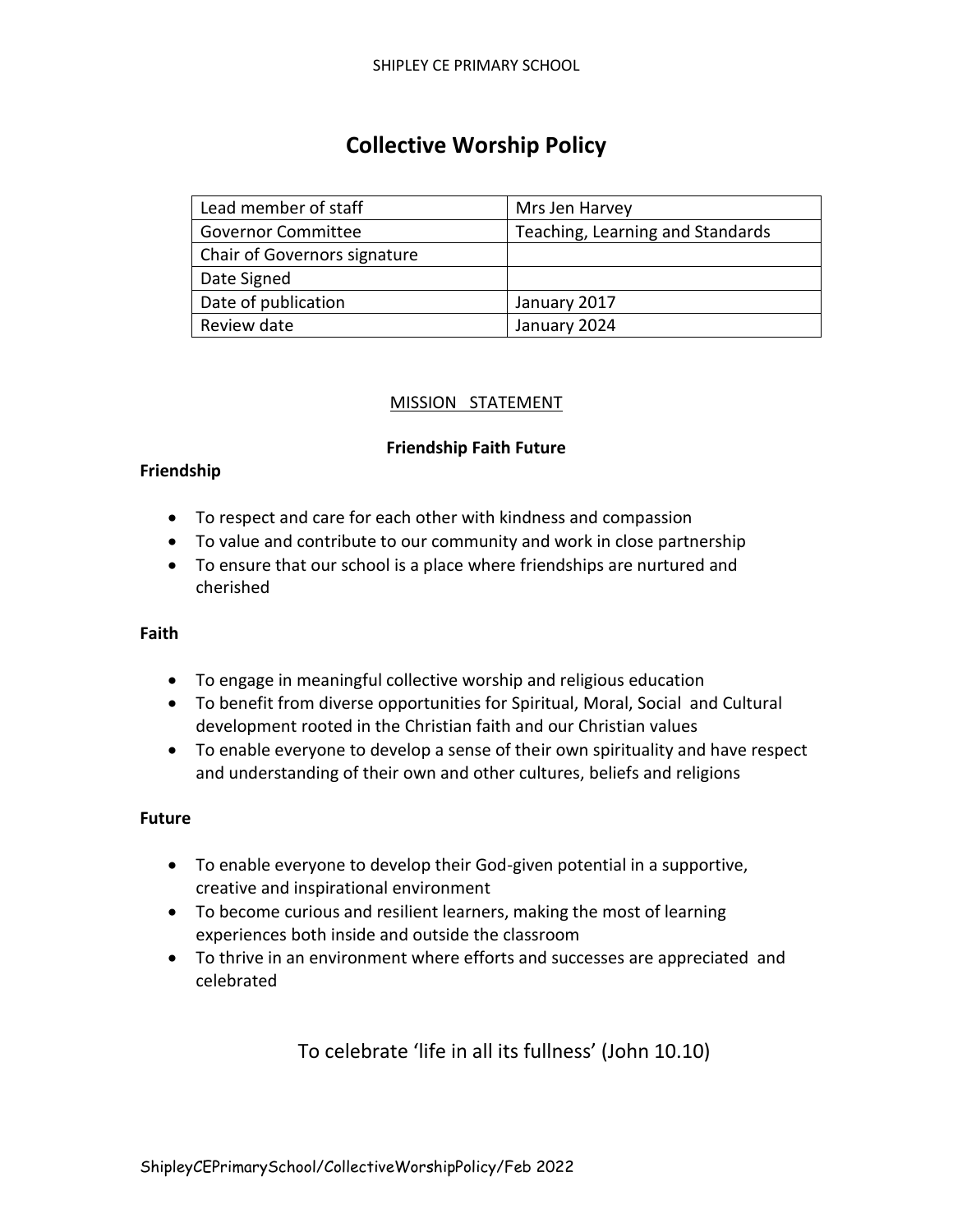#### **The Nature of Collective Worship.**

Collective Worship in our Church of England school is concerned with giving glory, honour, praise and thanks to God. It is our loving response, in word and action, to God's invitation to enter into relationship, made possible through the work of Jesus Christ and the power of the Holy Spirit.

# **Legal Requirements.**

It is a legal requirement that there must be a daily act of worship for all pupils. (This can take place at any time during the school day and can be either a single act of worship for all pupils, or separate acts of worship in school groups.) All assemblies include an element of collective worship. The act of worship is not designated curriculum time under regulations and will not be subsumed under any part of the curriculum, including religious education.

At Shipley CE Primary School responsibility for arranging Collective Worship rests with the Governing Body after consultation with the Head teacher.

# **The Place of Collective Worship in the Life of our School**

Collective Worship is an educational activity or experience to which all can contribute and from which all can seek inspiration. It takes into account the religious and educational needs of all who share in it:

- Those who form part of the worshipping community in church
- Those for whom school may be their first and only experience of church
- Those from other Christian traditions or none
- Those from other faith backgrounds.

Worship at Shipley CE England Primary School is an integral part of school life and central to the Church of England tradition. As a Church of England community we endeavour to support the pupils in their understanding and development of spirituality, so that through reflection, pupils will gain insights and attribute meaning and purpose to personal existence

#### **The Aims of Collective Worship**.

Collective Worship in our school aims to provide opportunity for all pupils and staff:

- To contemplate something of the mystery of God
- To reflect on spiritual and moral issues
- To explore their own beliefs and those of others
- To respond to and celebrate life
- To experience a sense of belonging and to develop community spirit, promoting a common ethos and shared values
- To reaffirm, interpret and put into practise the values of our school
- To develop the skills of: Reverence, Contemplation, Reflection, Interpretation, Empathy, Meditation, Prayer and Silence
- To enrich religious experience

ShipleyCEPrimarySchool/CollectiveWorshipPolicy/Feb 2022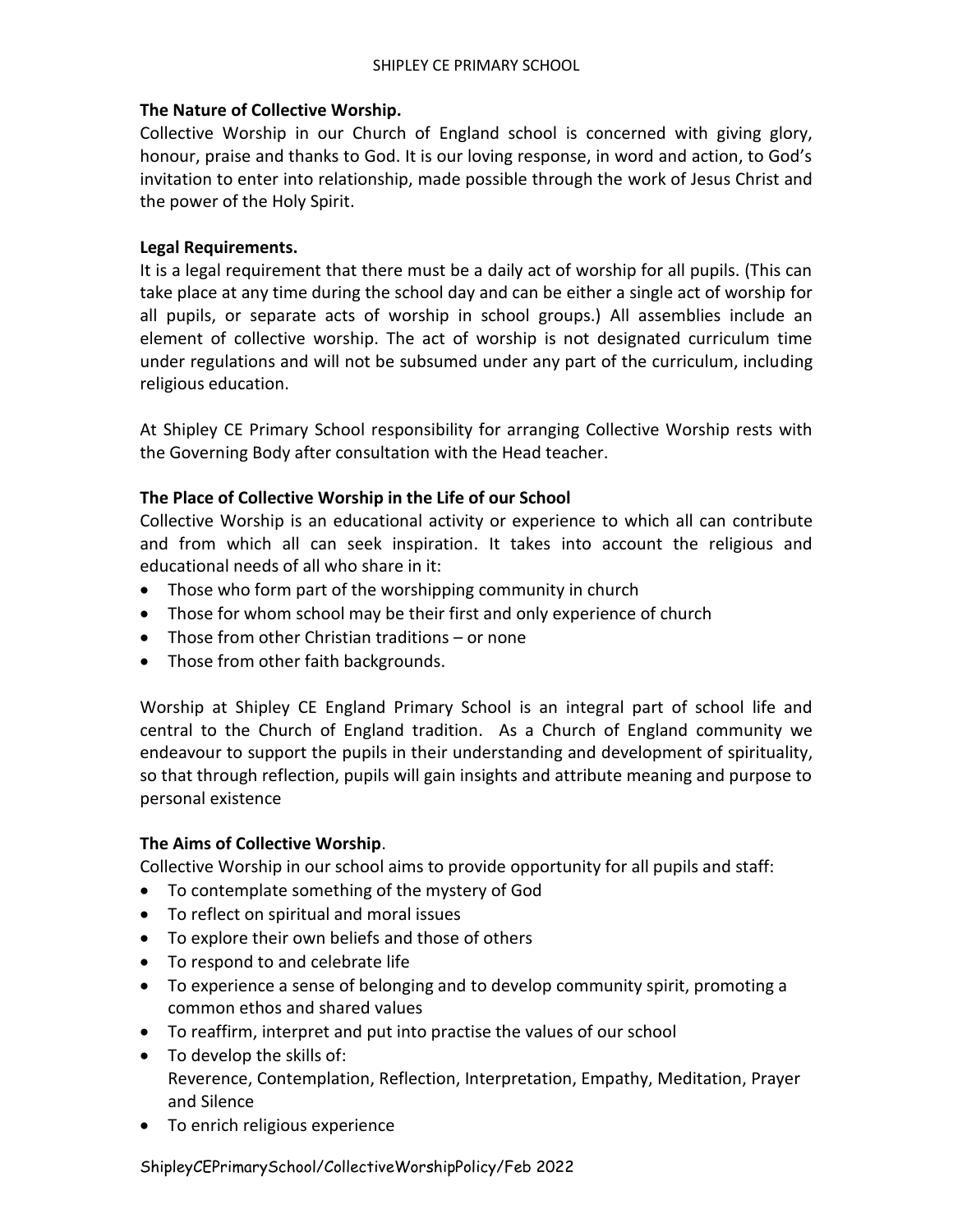- To grow in liturgical understanding.
- To reinforce prayers which are part of the Church of England tradition
- To reinforce positive attitudes
- To develop a sense of awe, wonder and inspiration in the person of Christ.
- To consider the beliefs of others and explore different faiths
- To explore faith in a local, national and international context

# **Principles**

Acts of Worship at Shipley:

- Give glory and honour, praise and thanks to God
- Provide a quality experience, fundamental to the life of the school and its Church of England character
- Give children positive liturgical experiences based on sound educational, pastoral and liturgical principles that are appropriate to their age, aptitude and family backgrounds in order to prepare them for the liturgical life of the Church.
- Be inclusive in response to the needs of all pupils
- Reinforce the sense of community in our school and enable the sharing of whole school values
- Celebrate the various achievements of the community
- Appreciate and develop positive values, with special emphasis on our core school values
- Have breadth and balance
- Are planned strategically and will be evaluated and reviewed regularly
- Celebrations will:
- be focussed and appropriately paced
- be simple, including a range of experiences offered in a variety of groupings and in a variety of settings.

*Please see appendix 1 to see how Collective Worship is organised within Shipley Church of England Primary School*

# **The Planning, Content and Delivery of Collective Worship**

Collective Worship is planned:

- Following a structure with reference to the Church's seasons, "Values for Life", Roots and Fruits, significant dates and the curriculum. The Bible will be central in the majority of acts of worship with worship themes rooted in Christian beliefs.
- Involving consultation with appropriate parties and reference to school aims and policies
- With the involvement of the school's Worship Committee, an elected body of pupils
- In line with the latest SIAMS Self-Evaluation Toolkit, a range of staff and the clergy will be regularly involved in planning and leading collective worship. Pupils should also be involved in planning and leading acts of worship and have frequent opportunities to do so.
- With flexibility to respond to changing situations within the school and the wider community, including national and international events.

ShipleyCEPrimarySchool/CollectiveWorshipPolicy/Feb 2022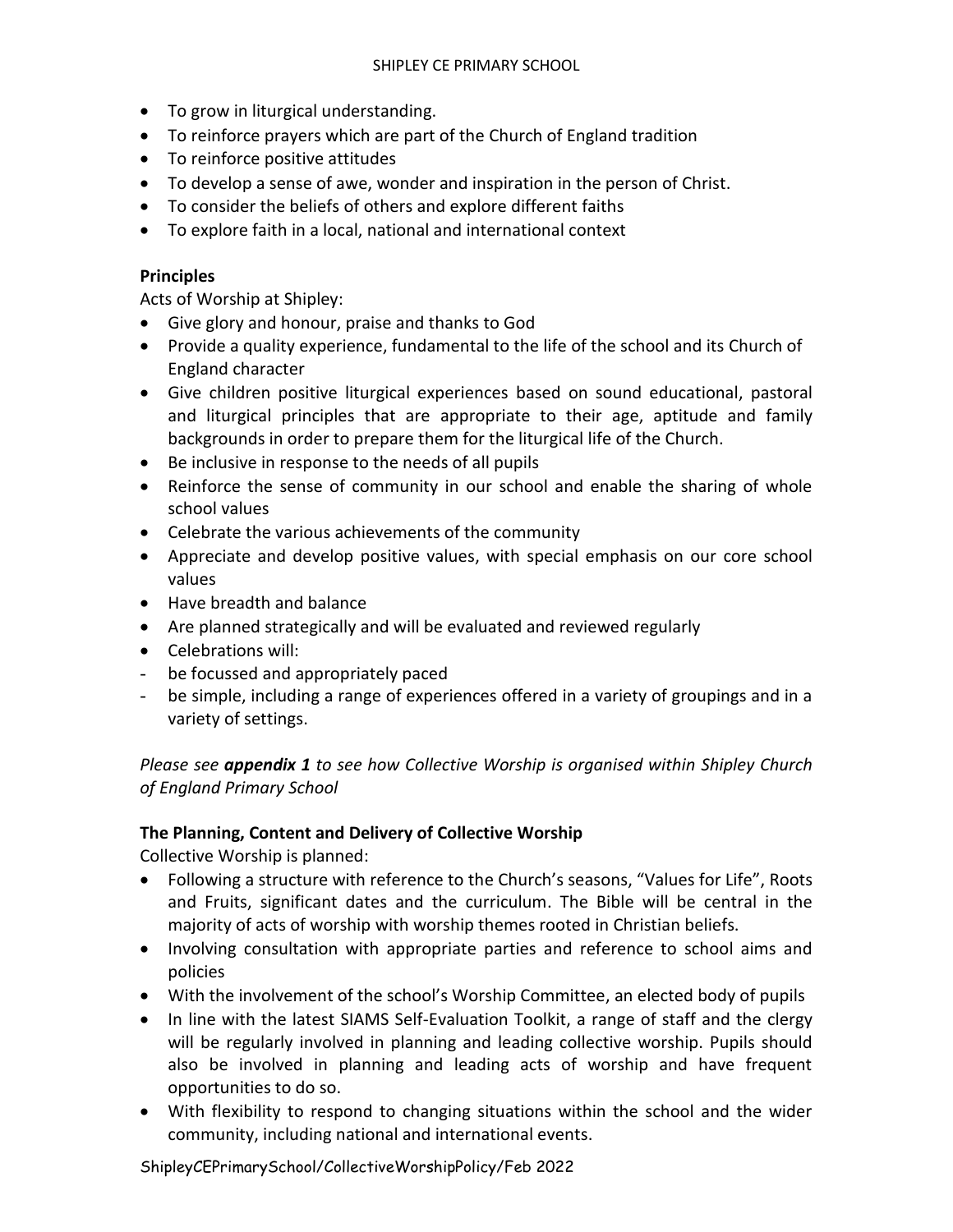- To develop in pupils, skills that enable them to prepare, organise and lead worship
- To create the right atmosphere for worship to ensure that pupils respond in a positive way
- To allow pupils to reflect on, affirm and celebrate shared values and aspirations
- So that the intimacy of the environment is maximised. This can include changes in seating arrangements. It will be quite distinct from other activities and have a focal point for worship with symbols, pictures and artefacts

The format for Collective Worship for our school will be:

- **Gather and focus**  how we come together, the setting, the environment (quiet reflective music, lighted candles, icons etc.)
- **Proclaim**  every worship will centre around a reference to the Bible.
- **Respond**  The response may lead into drama, art, music, poetry, discussion, communal prayer or questioning of meaning.
- **Go Forth**  Giving the children something to hold on to from the experience of the liturgy that they can take into their daily lives and consider their beliefs

# **Resources**

Appropriate visual and display resources are sources through children, staff, parents and the church.

# **Recording**

Collective Worship is recorded:

- on a collective worship planner to keep a note of the theme, leader, gather and focus, proclaim, respond and go forth
- through displays, collections of pupils' contributions, prayer books, reflections, photographs, videos etc.

#### **Monitoring and Evaluation**

The Governors Teaching, learning and Standards Committee monitor the planning of collective worship to consider whether it meets the needs of all pupils and whether pupils are making progress in acquiring skills and abilities in organising and leading worship. Evidence drawn from reports of Governor visits to collective and class-based worship will also be reviewed. Pupils, including the Worship Committee, are also consulted to evaluate collective worship through a questionnaire given to a range of children across the year groups.

#### **Daily prayers**

In consultation with the Reverend Sinton, there is a list of prayers that children will be expected to know and be familiar with by the end of each year group:

# **KEY STAGE 1**

- The Lords Prayer
- Lunchtime prayer
- School Prayer
- Responses at Church Services to prayers and the Gospel reading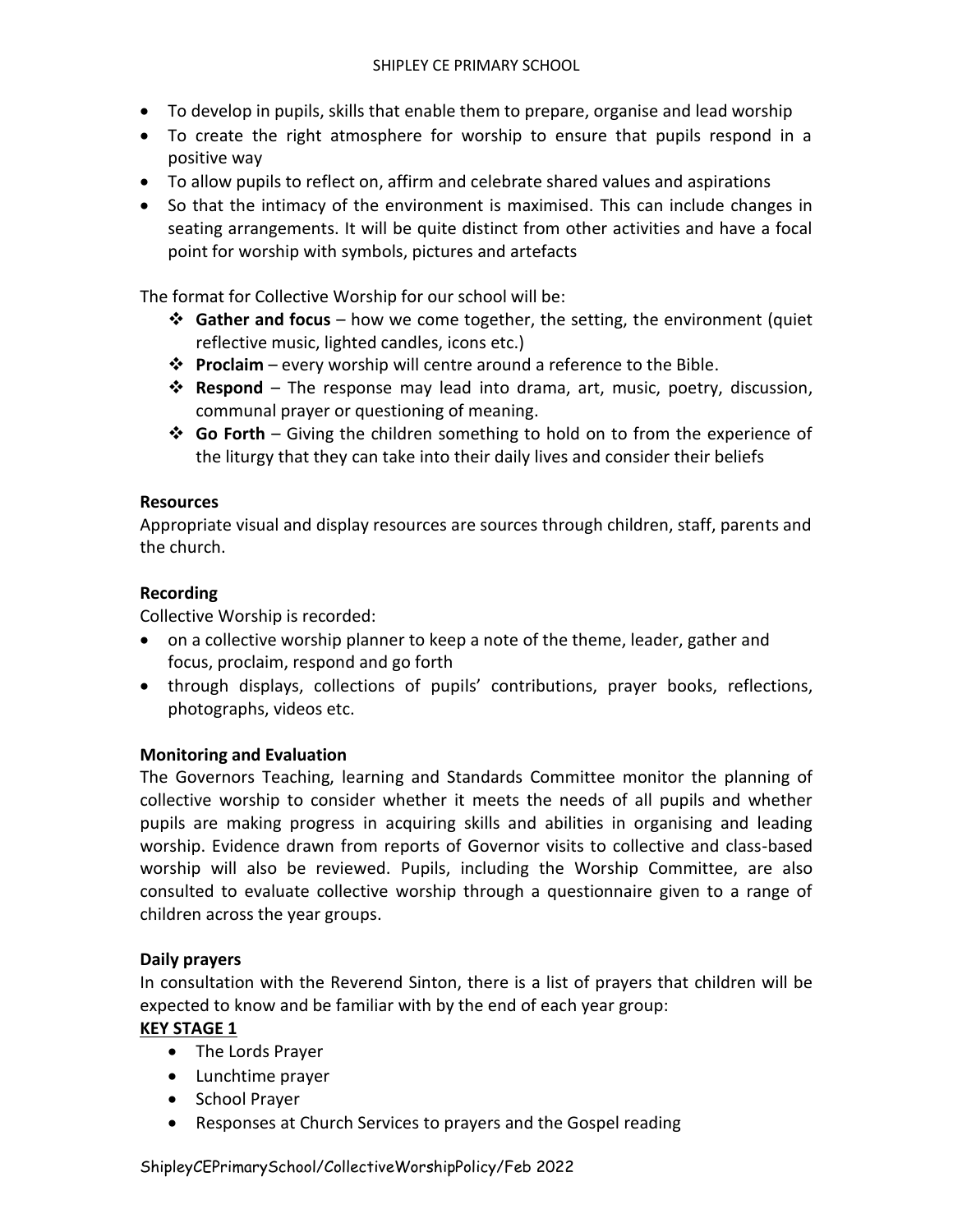# **KEY STAGE 2**

- As above
- Prayer of St Richard

# **The right to withdraw**

Parents have the right to withdraw their child from the daily act of collective worship if they wish.

# **The Collective Worship Leader**

The Head teacher is ultimately responsible for Collective Worship within our school:

- To formulate a written policy for Collective worship
- To ensure that Collective Worship forms part of the School Improvement Plan
- To ensure that Collective Worship is appropriate to the age, aptitude and family backgrounds of pupils
- To ensure that Collective Worship takes account of the religious education needs of all who share in it
- To organise themes for Worship
- To assist the governors in carrying out their legal responsibilities for Collective Worship

With regard to planning, recording, monitoring and evaluating

- To maintain and develop effective procedures and documentation (**Appendix 2**)
- To observe on occasions, an act of Collective Worship
- To inform the Governors of standards and developments in Collective Worship
- To complete the Self-evaluation Toolkit for CofE Schools in conjunction with members of school staff and the governing body to prepare for SIAMS inspection

With regard to communication

- To communicate to members of the school community the significance and content of Acts of Collective Worship (Appendix 3)
- To report to and consult with the governors regarding areas for development
- To act as consultant to colleagues
- To encourage positive attitudes towards Collective Worship
- To inform newly appointed colleagues of school Collective Worship policy
- To communicate with parents, governors and the parish community
- To liaise with Reverend Sinton
- To liaise with the Diocese

With regard to professional development/ongoing formation

- To lead and organise in-service training for Collective Worship
- To attend appropriate in-service courses and report back
- To keep up to date by personal reading/liaison with colleagues in other schools With regard to resources
	- To evaluate existing resources
	- To develop the resources available for Collective Worship including visual aids, artefacts, drapes, music, visitors, leaders, new and relevant books, posters etc.
	- To budget efficiently

ShipleyCEPrimarySchool/CollectiveWorshipPolicy/Feb 2022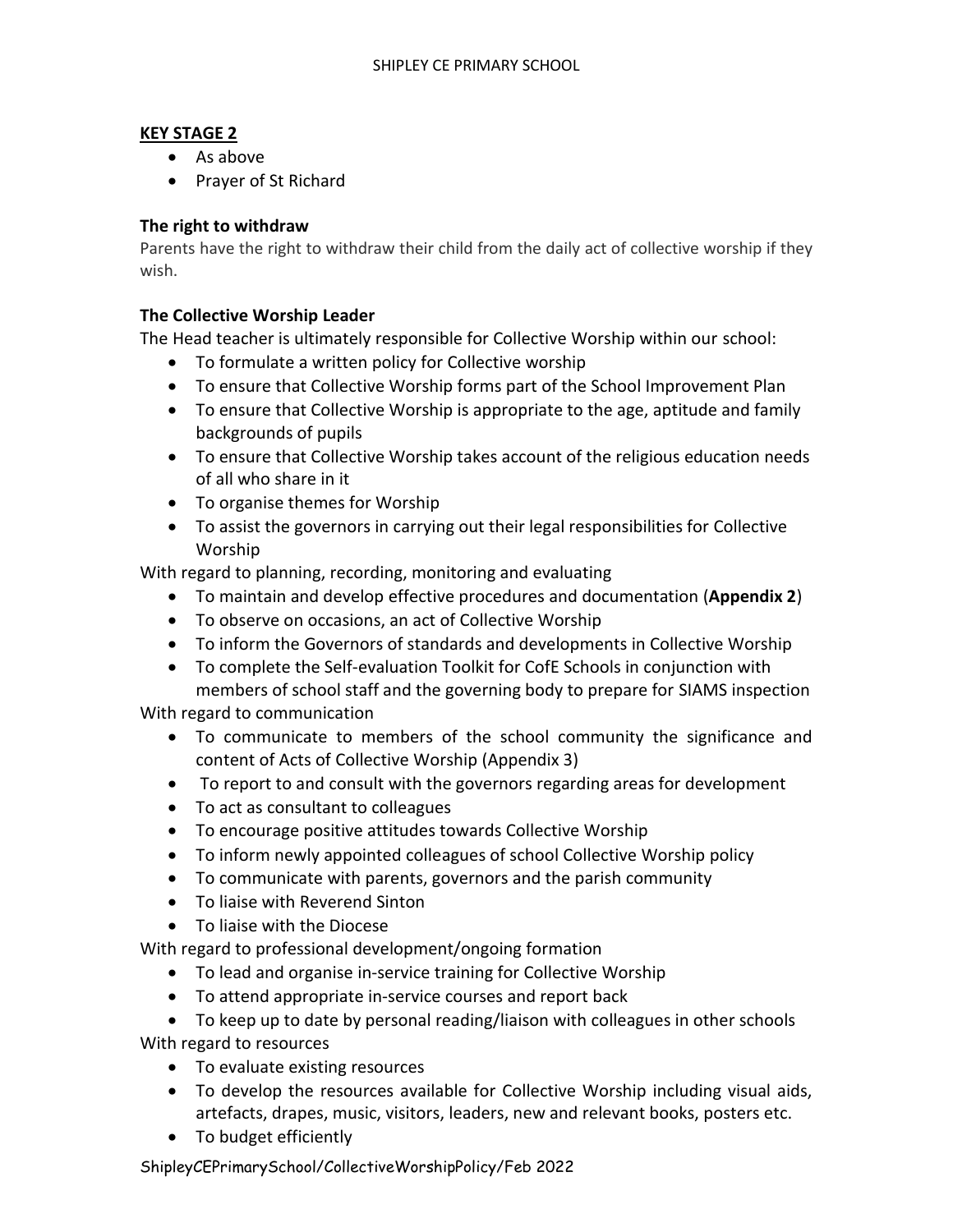#### **Policy Monitoring and Review**

This policy is monitored by the Collective Worship Leader and is evaluated and reviewed annually. The Foundation Governors in particular will play a most important role. The Governors Teaching, Learning and Standards committee will support planning, monitoring and reviewing Collective Worship.

Signed …………………………………………. Date ……………………………………………….

Chair of the Teaching, Learning and Standards Committee

Review January 2024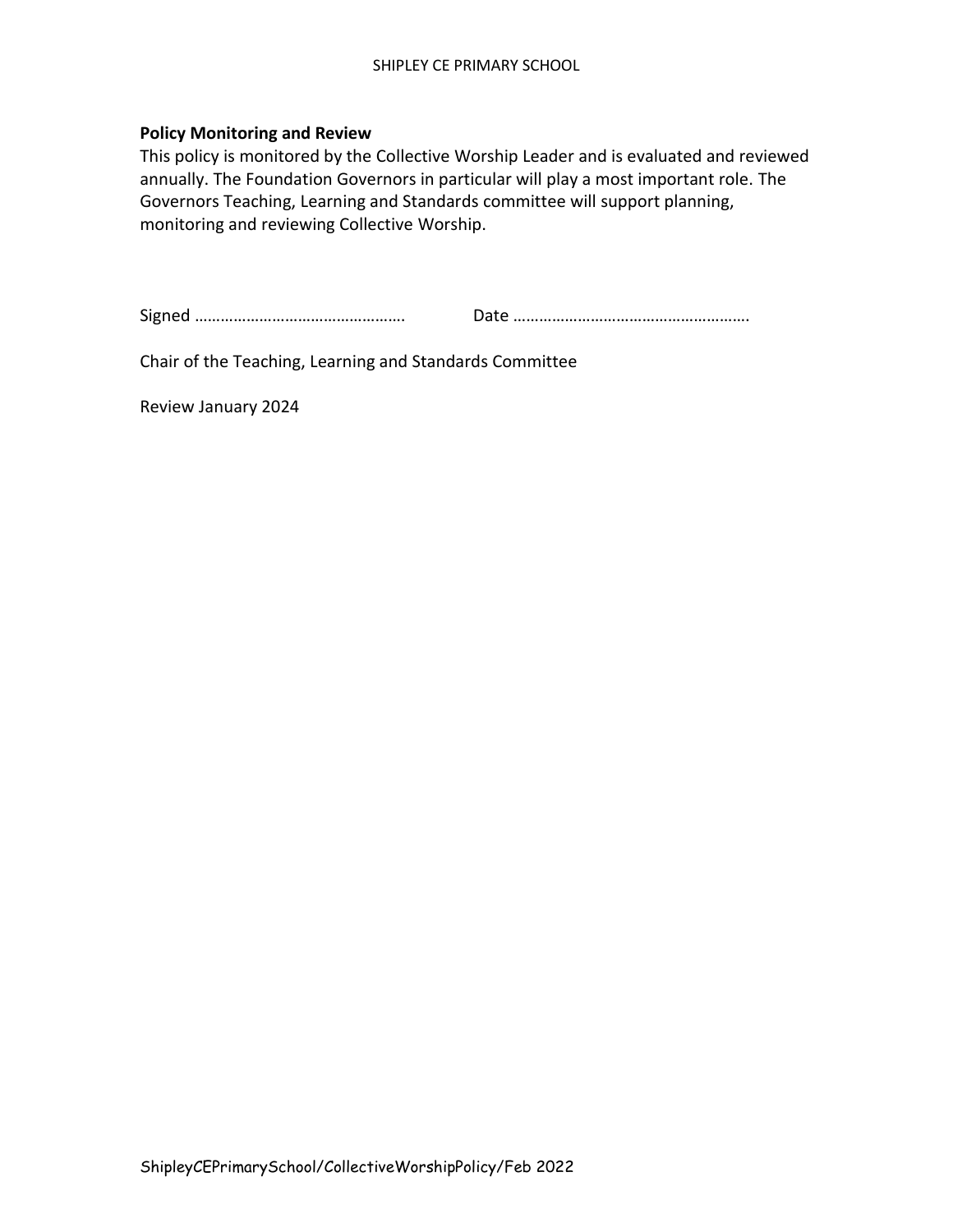# **Appendix 1**

#### SHIPLEY CE PRIMARY SCHOOL

#### **COLLECTIVE WORSHIP WEEKLY TIMETABLE AND PROVISION**

|           | Aims                         | Place                 | <b>Visual</b>       | Atmosphere                 | Music/             | Pupil            | <b>Staff</b>                | <b>Pupil response</b>   | <b>Activities</b>             | Prayer/s                  |
|-----------|------------------------------|-----------------------|---------------------|----------------------------|--------------------|------------------|-----------------------------|-------------------------|-------------------------------|---------------------------|
|           |                              |                       | focus               |                            | <b>Hymns</b>       | involvement      | involvement                 |                         |                               |                           |
|           | To reinforce                 |                       | <b>Bible</b>        | Reverent                   |                    | Hymns            | <b>Leader: Rev</b>          | Reflect                 | <b>Gospel Reading</b>         | Prepared                  |
|           | share and                    |                       | Candle/s            | Respectful                 |                    |                  | <b>Sinton</b>               | on Gospel               | Prayer                        | Prayers                   |
|           | spread the                   |                       | Cloth in Liturgical | Reflective                 |                    | Prayer responses | <b>Gospel Reading</b>       | Wonder                  |                               | linked to                 |
| Monday    | Gospel                       |                       | colour              | Questioning                |                    |                  | Leading prayers             | Be curious              |                               | the Gospel                |
|           | message                      | School Hall           | Display with Gospel |                            |                    | Reflection       |                             |                         |                               |                           |
|           |                              |                       | related artefacts   |                            |                    |                  | Asking                      | Answer                  |                               |                           |
|           |                              |                       | quotations          |                            |                    |                  | challenging                 | Questions               |                               |                           |
|           |                              |                       | Words for hymns     |                            |                    |                  | questions                   |                         |                               |                           |
|           | To reaffirm,                 |                       |                     | Reflective                 | Hymn               | Meditation       | Leader:                     | Guided                  | Pupil                         | Related to                |
| Tuesday   | share and                    | School Hall           | Bible quote         | Respectful                 |                    | Prayer           | <b>Headteacher</b>          | reflection on           | involvement                   | the current               |
|           | develop the                  |                       | Words for hymns     | Questioning                |                    | Acting           |                             | Christian values        | based on                      | value                     |
|           | values of our                |                       |                     | Interactive                |                    |                  |                             |                         | <b>Christian Values</b>       |                           |
|           | school                       |                       |                     |                            |                    |                  |                             |                         | Themes                        |                           |
|           | To reaffirm,                 |                       | Display with        | Reverent                   | <b>Key Stage</b>   | Consider beliefs | Leader:                     | Read age-               | Considering                   | Children's                |
|           | share and                    |                       | related artefacts,  | Respectful                 | related-           | and Practices    | individual Class            | related Bible           | how the Topic                 | prayers                   |
|           | develop the                  |                       | quote from          | Reflective                 | selected           |                  | <b>Teachers</b>             |                         | influences our                | linked to                 |
|           | values of our                |                       | Tuesdays collective | Questioning                | by lead            | Pose questions   |                             |                         | lives and                     | the current               |
| Wednesday | school                       | Individual classrooms | worship, Bible      |                            | Class<br>Teacher   | Sharing of       | Lead<br>Reading linked      |                         | enhances our<br>understanding | value                     |
|           |                              |                       |                     |                            |                    | experiences      | with Values for             |                         | & beliefs - pack              |                           |
|           |                              |                       |                     |                            |                    |                  | life topic                  |                         | of activities                 |                           |
|           |                              |                       |                     |                            |                    |                  |                             |                         | developed by JH               |                           |
|           |                              |                       |                     |                            |                    |                  |                             |                         |                               |                           |
|           | To further                   |                       |                     | Reflective                 | Hymn               | Meditation       | Leader:<br><b>Member of</b> | Guided<br>reflection on | Pupil<br>involvement          | Related to<br>the current |
|           | develop the<br>values of our |                       | Bible quote         | Respectful                 | relating<br>to the |                  | school staff                | Christian values        | 'Values for Life'             |                           |
| Thursday  | school                       | School Hall           | Words for hymns     | Questioning<br>Interactive | bible              |                  |                             |                         | - Diocese of                  | value                     |
|           |                              |                       |                     |                            | reading            |                  |                             |                         | Gloucester                    |                           |
|           | To gather as                 |                       | Golden Book Red     | Communal                   | Children's         |                  | <b>Leader: Member</b>       | Share through           | Comments &                    | Children's                |
|           | one body and                 |                       | carpet              | Sharing                    | choice             |                  | of school staff             | questioning             | responses from                | own prayers               |
| Friday    | celebrate all of             |                       |                     | Giving                     |                    | Prayers          |                             |                         | children                      |                           |
|           | our talents                  | School Hall           |                     | Silence                    |                    |                  |                             | Celebrate and           |                               |                           |
|           |                              |                       |                     |                            |                    |                  |                             | affirm                  |                               |                           |
|           |                              |                       |                     |                            |                    |                  |                             | talents                 |                               |                           |

**All Acts of Collective Worship include Prayer and Music/Hymns**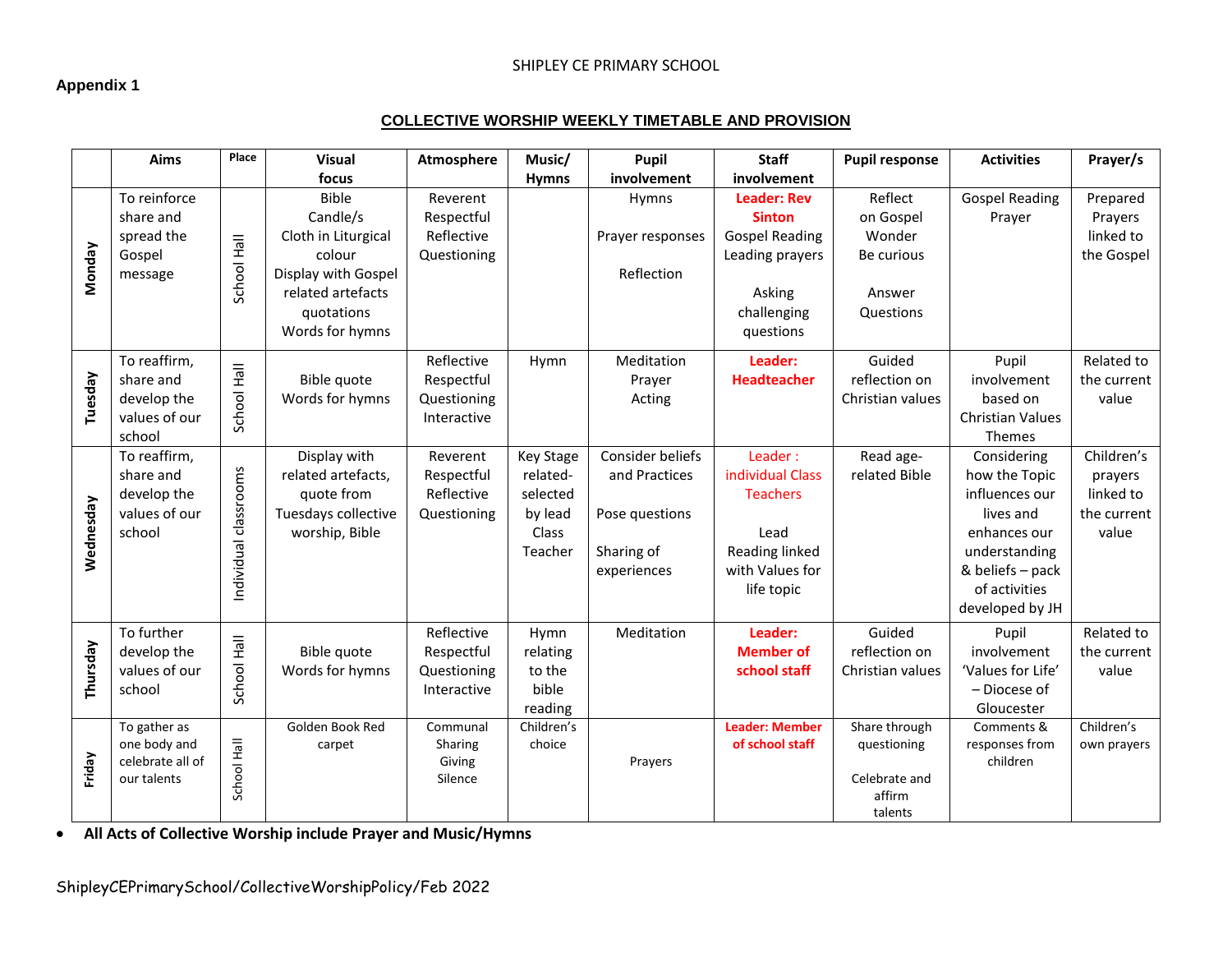#### **Appendix 2 – sample plan**

# **Collective worship – Term 1 2018 Core value – Happiness**

# **'A happy heart makes the face cheerful' Proverbs 15.13**

| <b>Week</b>           | <b>Monday</b>     | <b>Tuesday Jen</b>                          | <b>Wednesday</b>                                      |                                                                                                | Thursday - Jen                           | <b>Friday</b>        |
|-----------------------|-------------------|---------------------------------------------|-------------------------------------------------------|------------------------------------------------------------------------------------------------|------------------------------------------|----------------------|
|                       | Pat & Jen         |                                             |                                                       |                                                                                                |                                          | Jen/Gill             |
| 4 <sup>th</sup> Sept  |                   | Music: Classical Chillout                   | In class worship                                      | The new school year assembly (p.73)                                                            |                                          | Celebration          |
|                       |                   | Welcome assembly - staff in                 | from pack                                             |                                                                                                | Bible: Chronicles 16.11                  |                      |
|                       |                   | Song: Today                                 |                                                       | Song: Today                                                                                    |                                          |                      |
|                       |                   | Prayer: School Prayer                       |                                                       |                                                                                                | Prayer: Working together prayer          |                      |
| 10 <sup>th</sup> Sept | No Pat            | Music:                                      | In class worship                                      |                                                                                                | Music: Classical Chillout                | Celebration          |
|                       | Bible story: A    | Bible/Story: A box of ultimate happiness    | from pack                                             |                                                                                                | Bible/Story: A box of ultimate happiness |                      |
|                       | Long Journey      | Hymn/Song: One or two words                 |                                                       |                                                                                                | Hymn/Song: One or two words              |                      |
|                       | Prayer poem       | Prayer: Prayer poem                         |                                                       | Prayer: Prayer poem                                                                            |                                          |                      |
| 17 <sup>th</sup> Sept | Worship           | Music: Vivaldi Autumn                       | Music: Vivaldi Autumn                                 |                                                                                                | No Jen - In class worship from           | Celebration          |
|                       | <b>Rev Sinton</b> | Story: Jeans for Genes website/stories      | Bible/ story: Jeans for Genes                         |                                                                                                | pack                                     | Jeans for Genes day  |
|                       |                   | Hymn/Song: One or two words                 | Hymn/Song: Harvest songs                              |                                                                                                |                                          |                      |
|                       |                   | Prayer:                                     | Prayer:                                               |                                                                                                |                                          |                      |
| 24 <sup>th</sup> Sept | Worship           | Music:                                      | In class worship                                      | Music:<br>Bible/ story: Sunny side up<br>Hymn/Song: Harvest songs                              |                                          | Celebration          |
|                       | <b>Rev Sinton</b> | Bible/story: Catch the Funny Bone p.52      | from pack                                             |                                                                                                |                                          |                      |
|                       |                   | Hymn/Song: Harvest songs                    |                                                       |                                                                                                |                                          |                      |
|                       |                   | Prayer: Irish Blessing                      |                                                       | Prayer: Irish Blessing                                                                         |                                          |                      |
| $1st$ Oct             | Worship           | Music: Harvest for the world                | In class worship                                      | Music: Harvest for the world                                                                   |                                          | Celebration          |
|                       | <b>Rev Sinton</b> | Bible/ story: Harvest                       | from pack                                             | Bible/ story: Harvest                                                                          |                                          |                      |
|                       |                   | Hymn/Song: Harvest songs                    |                                                       | Hymn/Song: Harvest songs                                                                       |                                          |                      |
|                       |                   | Prayer: Childrens own                       |                                                       |                                                                                                | Prayer: Childrens own                    |                      |
| 8 <sup>th</sup> Oct   | Harvest service   | Music: Lovely day                           | Music: Loveld day                                     | No Jen - In class worship from pack<br>Bible/ story: compare bible<br>Hymn/Song: Harvest songs |                                          | Celebration          |
|                       |                   | Bible/ story: Freddie's sponsored ride (R & |                                                       |                                                                                                |                                          | We like joyful music |
|                       |                   | F p.20)                                     | stories                                               |                                                                                                |                                          |                      |
|                       |                   | Hymn/Song: Harvest songs                    |                                                       |                                                                                                |                                          |                      |
|                       |                   | Prayer: Lord's prayer                       | Prayer: giving thanks                                 |                                                                                                |                                          |                      |
| 15 <sup>th</sup> Oct  | Worship           | <b>Music: Classical Chillout</b>            | In class worship                                      |                                                                                                | <b>Music: Classical Chillout</b>         | Celebration          |
|                       | <b>Rev Sinton</b> | Bible/story: Storm on the sea of Galilee    | from pack<br>Bible/story: Storm on the sea of Galilee |                                                                                                |                                          |                      |
|                       |                   | Hymn/Song: We like joyful music             |                                                       | Hymn/Song: Never, Never, Never                                                                 |                                          |                      |
|                       |                   | Prayer: School prayer                       | Prayer: Prayer of St Richard                          |                                                                                                |                                          |                      |
| Gather & Focus        |                   | Proclaim<br>Go Forth<br>Respond             |                                                       |                                                                                                |                                          |                      |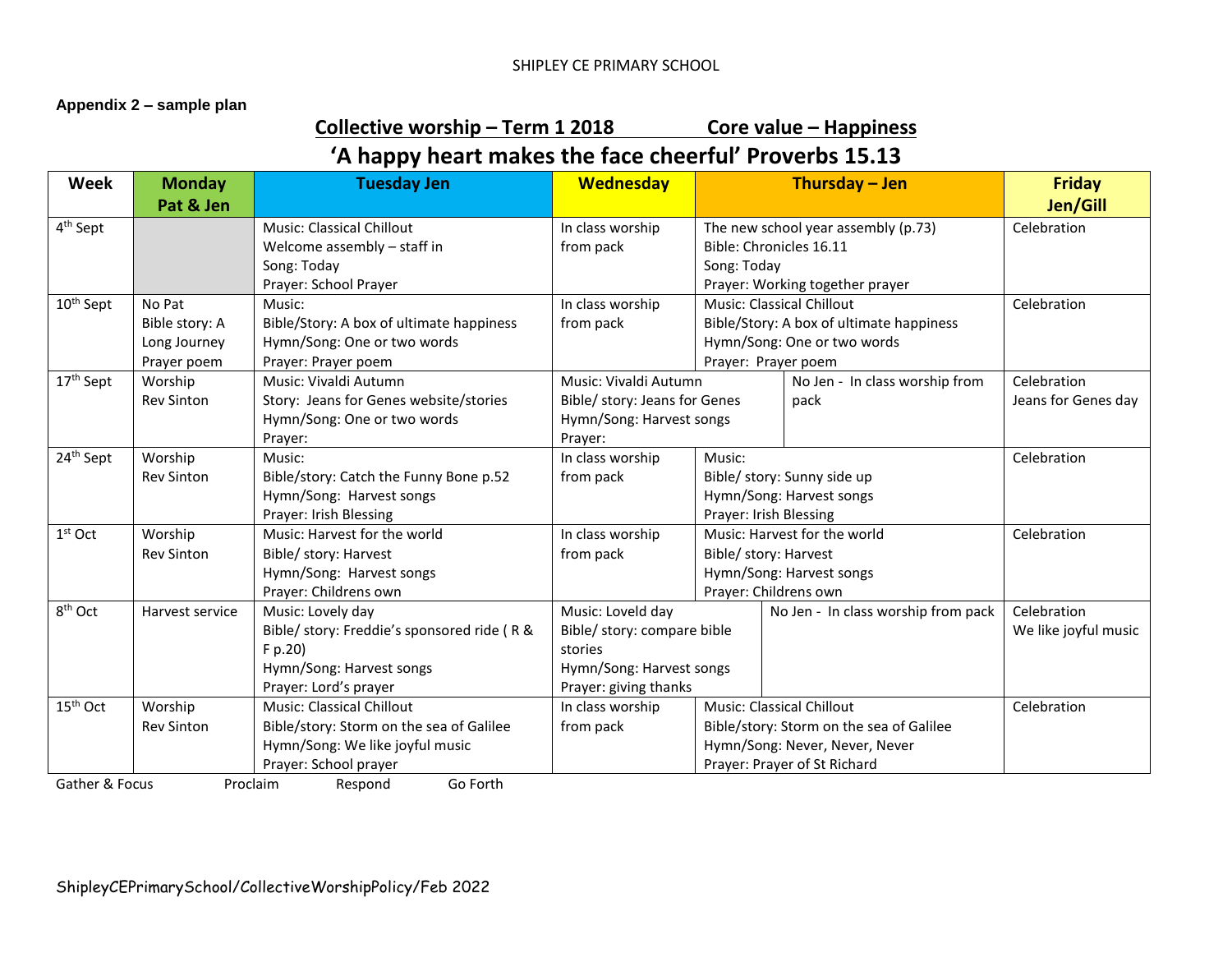**Appendix 3** 

Term 1 2019 Class worship Termly value: **Respect**

# **'Do to others as you would have them do to you' Matthew 7.12**

| wk       | Theme/question        | <b>Resources</b>                                                                             | <b>Evaluation</b> |
|----------|-----------------------|----------------------------------------------------------------------------------------------|-------------------|
| 2.9.19   | What is respect?      | Explore synonyms for respect and the acrostic poem (attached)                                |                   |
| 9.9.19   | How can you show      | Role play - freeze frame a scenario when someone is showing respect. Choose                  |                   |
|          | respect?              | an example and see if others can guess what is happening and how they are                    |                   |
|          |                       | showing respect.                                                                             |                   |
|          |                       | Look at the hand word art image & read The Hand Prayer                                       |                   |
| 16.9.19  | Jeans for genes week  | Friday 20 <sup>th</sup> Sept is jeans for genes day. Explore what genes are and look at some |                   |
|          |                       | of the age appropriate stories                                                               |                   |
|          |                       | https://www.jeansforgenesday.org/educational-resources                                       |                   |
| 23.9.19  | Who do you respect?   | 7 Billion ideas Assembly Mon 23rd Sept                                                       |                   |
|          | Why do they deserve   | Splash assembly Tues 24th September                                                          |                   |
|          | it?                   | Discuss the question in pairs and record responses in worship books                          |                   |
| 30.9.19  | Why is self-respect   | How do we respect ourselves? Think about our behaviour, attitude,                            |                   |
|          | important?            | appearance, efforts to get along with each other and how much we care for                    |                   |
|          |                       | people and things.                                                                           |                   |
| 7.10.19  | Why is self-respect   | Play snap -Think of 3 things you are good at. Share them with a partner/class                |                   |
|          | important?            | and see if there are any matches across the class - SNAP. Look at guidance on                |                   |
|          |                       | building self esteem                                                                         |                   |
|          |                       | https://kidshealth.org/en/kids/self-esteem.html                                              |                   |
| 14.10.19 | How do you feel when  | Discuss how you feel when people don't respect you or your friends/family.                   |                   |
|          | people don't show you | What about when people don't respect the environment. Discuss dropping litter                |                   |
|          | respect?              | or not respecting property/the environment.                                                  |                   |
| 21.10.19 | How do people respect | Read 'fascinating facts' from Home School Values sheet. Think about our visits               |                   |
|          | holy places?          | to St Mary's, Shipley, What do we do to show respect in church?                              |                   |

Pattern of worship: Welcome Learning Reflection Responding Responding